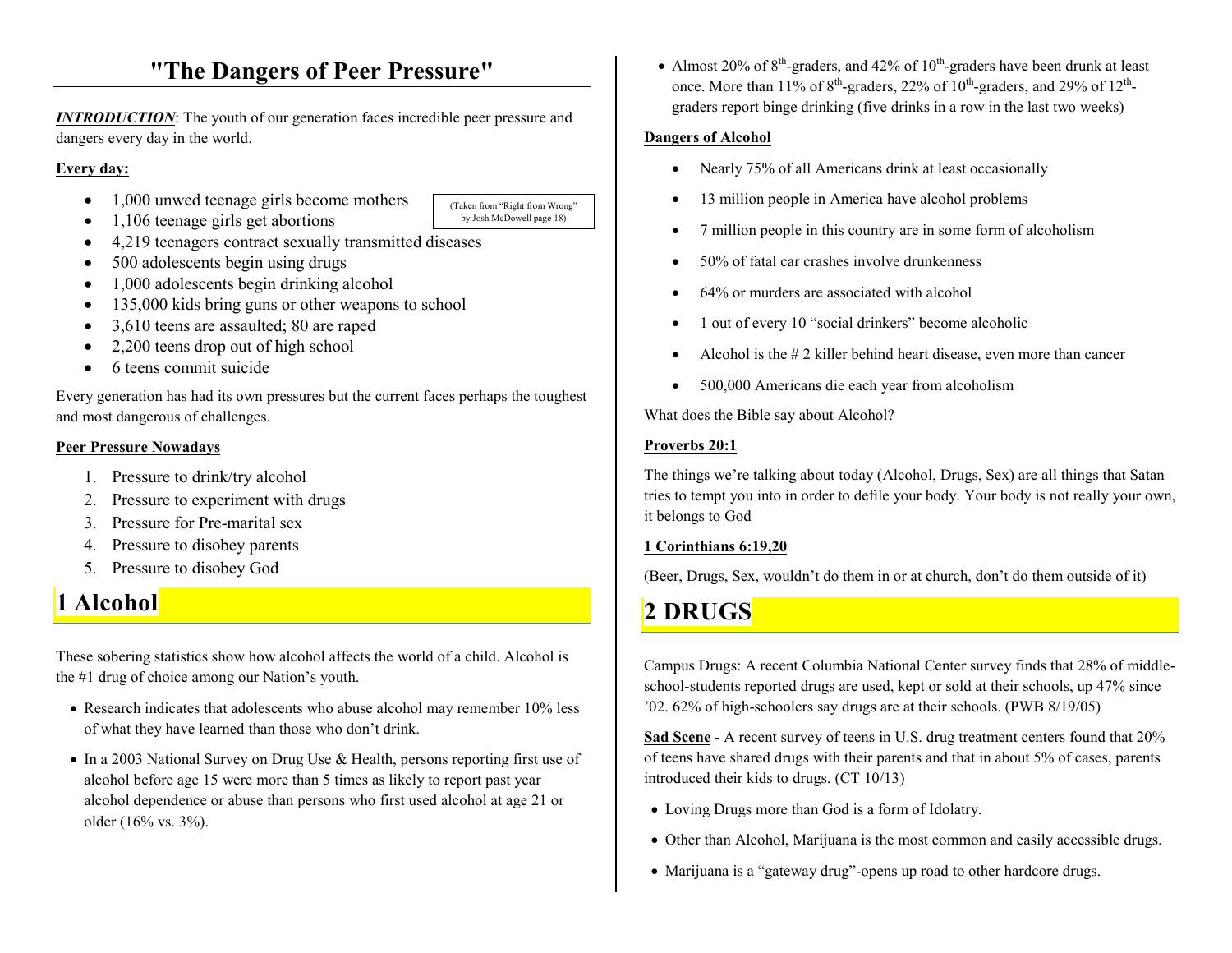• Drug addiction will lead you into breaking all of the 10 Commandments. (Steal, Lie, Murder, Covet, Dishonor Parents)

Drugs are an incredible temptation.

#### **James 1:14,15**

Temptation for escape, power(steroids) (ILLUS-Chris Benoit Story)

### **1 Corinthians 10:13**

God can rescue the most unlikely of people and call on us at the most unlikely times to help him out.

# **3 SEX**

# **Teen Sex**

Roughly 20% of young teens (ages 13-16) are sexually active; not counting those who don't think oral sex is really sex. 12% have had oral sex. Only 15% of parents say their young teen is sexually active beyond kissing while nearly 30% of teens admit going there. About 85% of parents think they talk to their kids about sex and relationships, but only 41% of kids agree. (Beverly LaHaye Institute 1/28/05)

# **STATS**

- 1 in 4 teenagers have an STD
- A teenage female who is sexually active and doesn't practice safe sex has a 90% chance of getting pregnant within 1 year.

# **Matthew 5:27, 28**

Sex outside of marriage is Adultery.

### ILLUS-Attitudes of Sex

Teens are facing an intimacy crisis that could haunt them in future relationships. Casual teen attitudes toward sex — particularly oral sex — reflect their confusion about what is normal behavior. "When teens fool around before they're ready or have a very casual attitude toward sex, they proceed toward adulthood with a lack of understanding about intimacy. What it means to be intimate is not clearly spelled out for young people by their parents and people they trust," writes Sabrina Weill in her book *The Real Truth About Teens & Sex*. (USA Today 10/18/05)

**1 Peter 1:14 1 Thess. 4:4-5**

•*Teen boys*-pressured by friends and sometimes Fathers. •*Teen girls*-Pressured by boyfriends.

### **SEXUALITY TEENS AND SEX / RESEARCH REVIEW**

Pauley, J. (1995). Sex, teens, and public schools. NBC.

- One million U.S. teenagers become pregnant each year.
- U.S. has highest rates for teenage pregnancies, abortions, and child bearing in the industrialized world.
- In 1970, 70% of U.S. teenage births were to married teenagers.
- By 1990, 70% of U.S. teenage births were to unmarried teenagers.
- The U.S. spends \$34 billion a year in welfare payments to families headed by teenage mothers.
- As mentioned in the documentary, "Nobody, not politicians, not pastors, nor parents know what to do about it."

### **The following statistics are staggering:**

- • Eighty-three percent of all babies born to teens are born to poor, lowincome girls.
- •One third of teen mothers gives birth to a second baby within two years.
- • Two thirds of all teenage girls who become pregnant have been sexually or physically abused.
- •Seven out of ten teens become sexually active while in high school.
- •Four out of ten girls will become pregnant while teenagers.
- •Two out of ten girls will become teenage mothers.
- • Eight out of ten teen mothers drop out of school and eight out of ten of their children will grow up in poverty.

# **How are we to combat this?**

By living by the Spirit of God and not following desires or pressures for sex.

### **Galatians 5:16-17**

Boys/Girls-Your bodies are precious gifts that are meant to only be given to your Husband or Wife.

### **1 Corinthians 6:18**

Best way to combat against things we've discussed so far-FAMILY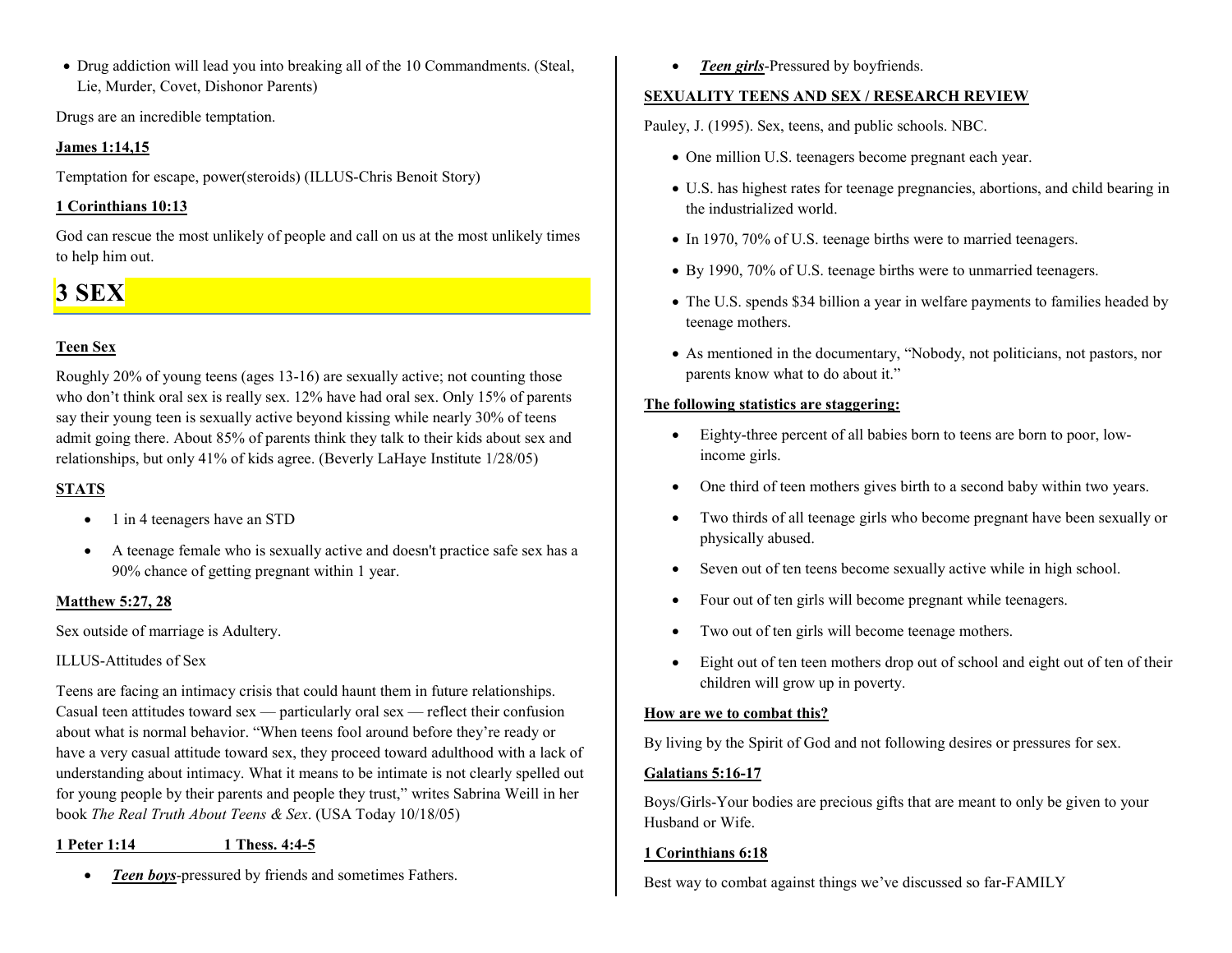• In a study of 14,700 teens, University of North Carolina sociologist Kathleen Harris discovered that girls with involved fathers are more likely to delay sex and less likely to use drugs or alcohol. (Children's Ministry 11-12/98

# **4 DISOBEY PARENTS**

Perhaps the most common pressure to succumb to. God recognizes the importance of children obeying their parents.

#### **Exodus 20:12**

This was the first commandment that had a promise attached to it. "Live Long"

### **Ephesians 6:1-3**

### **Leviticus 19:3 and Colossians 3:20**

God recognizes that the family is the first and foremost influence on a child.

As kids, your view of parents changes with age.

### **"Children and Their Changing Attitude Towards Their Parents."**

- Age 4: "My parents can do anything"
- Age 8: "There might be one or two things they don't know."
- Age 12: "Naturally, my parents don't understand."
- Age 14: "I never realized how hopelessly old fashioned they are."
- Age 21: "You would expect them to feel that way; they are out of date."
- Age 25: "They come up with a good idea now and then."
- Age 30: "I wonder what Mom and Dad think I should do?"
- Age 40: "Let's be patient until we discuss it with our parents."
- Age 50: "What would Mom and Dad have thought about it?"
- Age 60: "I wish I could talk it over with them one more time"

### **Do you want your parents to be proud of you?**

### **Proverbs 23:22,24,25**

The parent who suffers the most with disobedient children is the Mom

### **Proverbs 10:1**

It is a parents job to discipline you when you mess up. They are doing it out of love.

"If they love me why are they so hard on me?"

### **Proverbs 3:11,12 Proverbs 1:7**

# **5 DISOBEY GOD**

"Don't listen to your parents." "Don't Go to Church, there is no God."

"Let's go get drunk/stoned." "You're not a man unless you've had sex."

### *Some of the things you might hear from ungodly friends.*

Friends will pressure you to disobey God because they are not believers themselves.

They don't know God themselves, therefore they will never give you Godly advice.

# **Proverbs 14:7**

One of the keys to understanding our relationship to God is in understanding that God wants us to obey Him not for His sake, but for ours. God loves us so much that He wants us to avoid the pitfalls and disappointments of this life. He knows that when we take on the attitude of Christ, we will be happy and satisfied. Our obedience to Him is to our great benefit in our lives today and forever.

It takes effort to be obedient to God. It doesn't "just happen".

### **Respected Bible scholar D. A. Carson said this:**

*"People do not drift toward holiness.Apart from grace-driven effort, people do not gravitate toward godliness, prayer, obedience to Scripture, faith, and delight in the Lord."* 

### **Amos 5:14**

The actions of a person disobedient to God demonstrate a will that is not surrendered to God.

• That great saint and missionary pioneer, *Hudson Taylor* said, "*The real secret of an unsatisfied life lies too often in an un-surrendered will." Halfhearted obedience satisfies neither us, nor God*.

It takes a person who is willing to let go of their arrogance to surrender their will and realize that God is in charge.

**Roger Staubach** who led the Dallas Cowboys to the World Championship in '71 admitted that his position as a quarterback who didn't call his own signals was a source of trial for him. Coach Landry sent in every play. He told Roger when to pass, when to run and only in emergency situations could he change the play (and he had